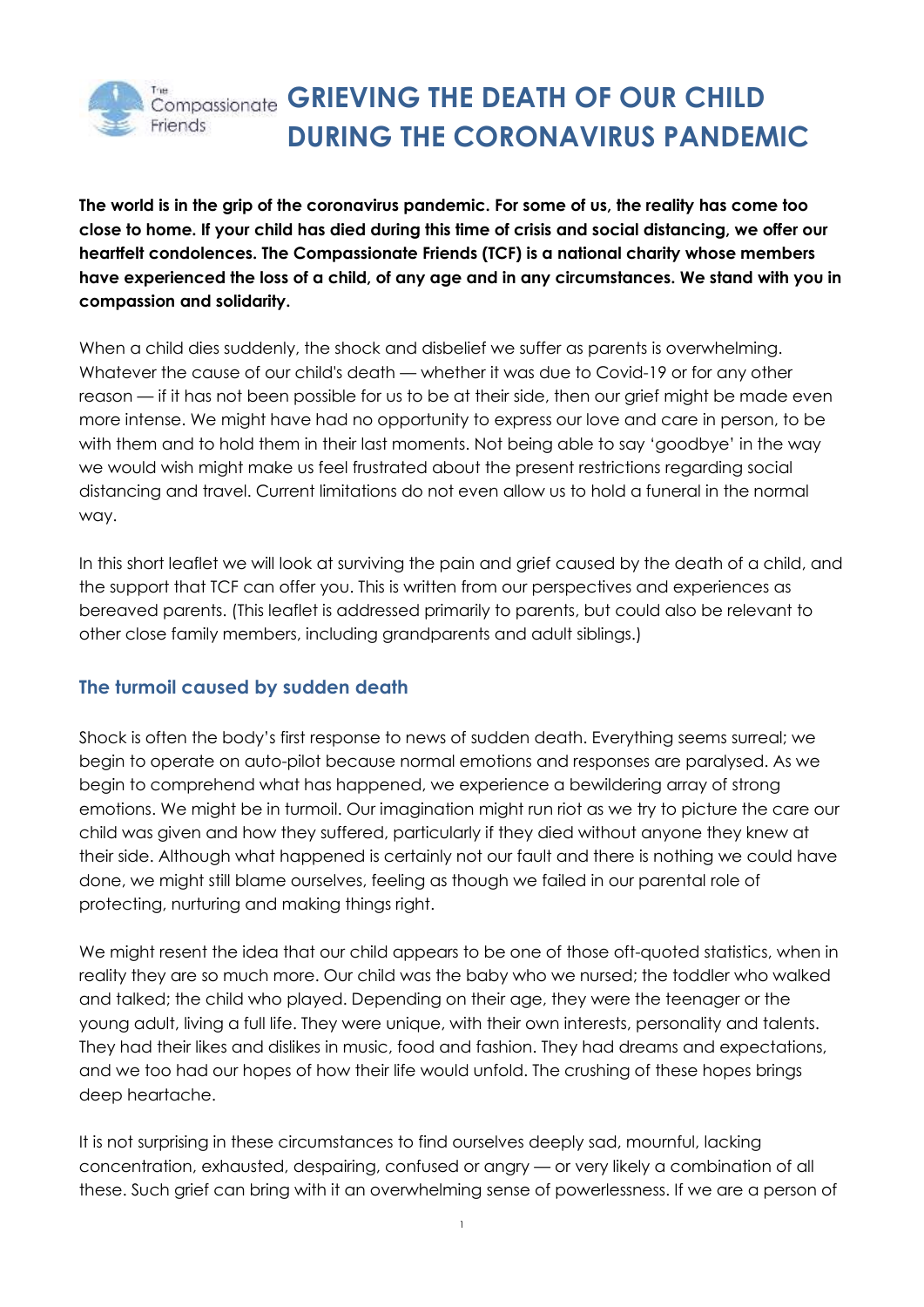faith, we may be severely tested. If we have surviving children or other close family members, we may become gripped with worries about their welfare. There is no escaping information about coronavirus at this time; constant updates can keep us in a state of agitation. News of potential treatments or of those who have recovered may lead us to feel resentment; why couldn't that good news have been regarding our child? It may be difficult to see a way forward for ourselves.

Our normal life has already been interrupted by social and travel restrictions. Grieving at this time of social separation means that our families or close friends whom we might have expected to rally around us are not available in the same way. In particular, if we are not living with a partner, we might feel desperately alone in our grief.

If any of the above applies to you, then our message is: *you are not alone*. We can assure you from our collective experience, as fellow bereaved parents, that there are ways to cope with the acute agony of grief. The immediate pain is raw; in time it becomes more manageable. We hope you will find the following helpful.

# **It is possible to survive and live with our loss**

**As parents, we are accustomed to caring for others. At this moment, we also need to care for ourselves.** Warm, sweetened drinks are helpful for shock. If we cannot face a full meal, we could try small snacks. A little fresh air and exercise will do us good, even if this is limited to a garden, balcony or next to an open window.

**Finding an outlet for our thoughts and feelings is essential.** Reaching out to close friends or family members via the phone, WhatsApp, FaceTime or other digital means is not as good as having them in the same room with us, but can be better than nothing.

**Facing the pain of grief takes courage**. We need to talk about our child's life and the circumstances of their death. There are good memories to be shared, although at first the pain of their passing, the devastation of unfulfilled dreams and shattered hopes may fill our thoughts. Speaking with other bereaved parents, either individually or in a support group, can be very helpful in this regard. It really helps to know that however dreadful this situation is, we do not have to suffer on our own.

**The Compassionate Friends (TCF) have a helpline you can call: 0345 123 2304.** The trained volunteers who answer the phone are all bereaved parents. The line is open daily from 10 am – 4 pm and 7 – 10 pm. It is operational during the lockdown.

**TCF also runs regular local support groups.** At the moment, these are being organised online. We also have a private internet forum and Facebook groups which welcome new members. You can find out more on our website at **[www.tcf.org.uk](http://www.tcf.org.uk/)**, by emailing us at **[helpline@tcf.org.uk](mailto:helpline@tcf.org.uk)** or by calling the number above.

In moments of crisis, if our grief feels unbearable or we simply need to unload, **we could speak to Samaritans on 116 123.** This is a free helpline, available 24 hours a day.

**Writing can be a useful and creative outlet** for our conflicting and confusing emotions; a safe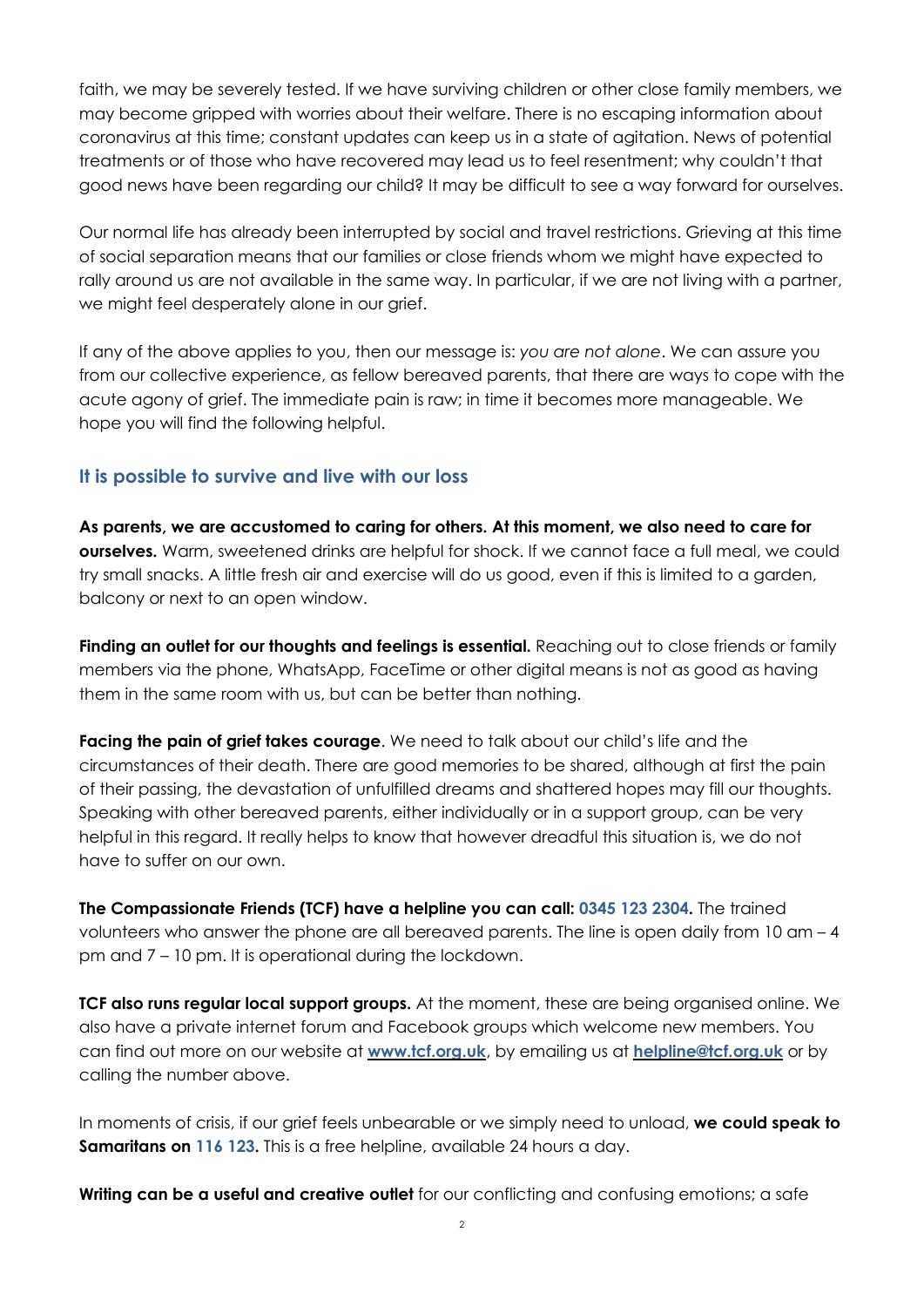way of expressing ourselves. It does not matter whether we share our writings or they remain private.

**Physical exercise, although limited during the current restrictions, can also be a safe outlet for painful emotions.** It can provide focus and control, even if only while we are doing it. Gentle exercise such as yoga can be meditative and aid relaxation, whilst vigorous exercise can be a way to express anger and leave us feeling calmer afterwards. If necessary, we can exercise indoors.

**Above all, we should be kind to ourselves.** This means not only taking physical care, but also allowing ourselves time and space to grieve. We will need to face our grief if we want to survive it. This includes allowing ourselves to cry, if we wish; expressing our emotions loudly, if we wish; or sitting in quietness, if that is what we prefer.

**Having patience with ourselves** is one of the most important elements of being kind to ourselves. We should not feel obligated to 'keep busy' or 'pull ourselves together' when our hearts are breaking. This is probably the greatest tragedy we have faced in our entire lives. Eventually we will find our feet in life again, but there is no timescale for this.

# **Adjusting to the painful reality of life without our child**

**Finding ways of managing our daily lives in light of our child's absence is a real challenge for many of us.** It is difficult to watch the world continue as usual, whilst we are missing our child and our family is incomplete. If we have other caring or work responsibilities, we may need to force ourselves to get up each day. For those without such obligations, finding any motivation can be more of a challenge. It is important not to put any undue pressures on ourselves and to try to take each day as it comes.

**For many parents, it is important to do things that help keep our child's memory alive.** This could be from something simple such as sorting out photos or lighting a candle, to more elaborate activities such as creating a memorial website or replanting a corner of the garden in their memory. This type of activity can help us slowly adjust to the reality of our loss and our changed relationship of memory with our child. There are many ideas for activities in the TCF *Handbook of Ideas for Remembering our Child*. You can download it free of charge here: **[www.tcf.org.uk/rememberinghandbook](http://www.tcf.org.uk/rememberinghandbook)**

**We will need to be creative and adaptable in our grieving**. For instance, if it has not been possible for us to attend our child's funeral, and/or if the funeral was not all that we wanted it to be, we could plan a memorial service for when restrictions are lifted. Alternatively, we could organise some type of digital 'social media' memorial, where friends and family could be invited to contribute pictures or comments.

**If we have a partner or other family members living at home,** or if we are in close contact with others, we may find that they are expressing their grief differently to us. Each person's grief is unique, and there are no right or wrong ways to grieve. However, this could give rise to some tensions between us. It is worthwhile communicating our feelings when possible.